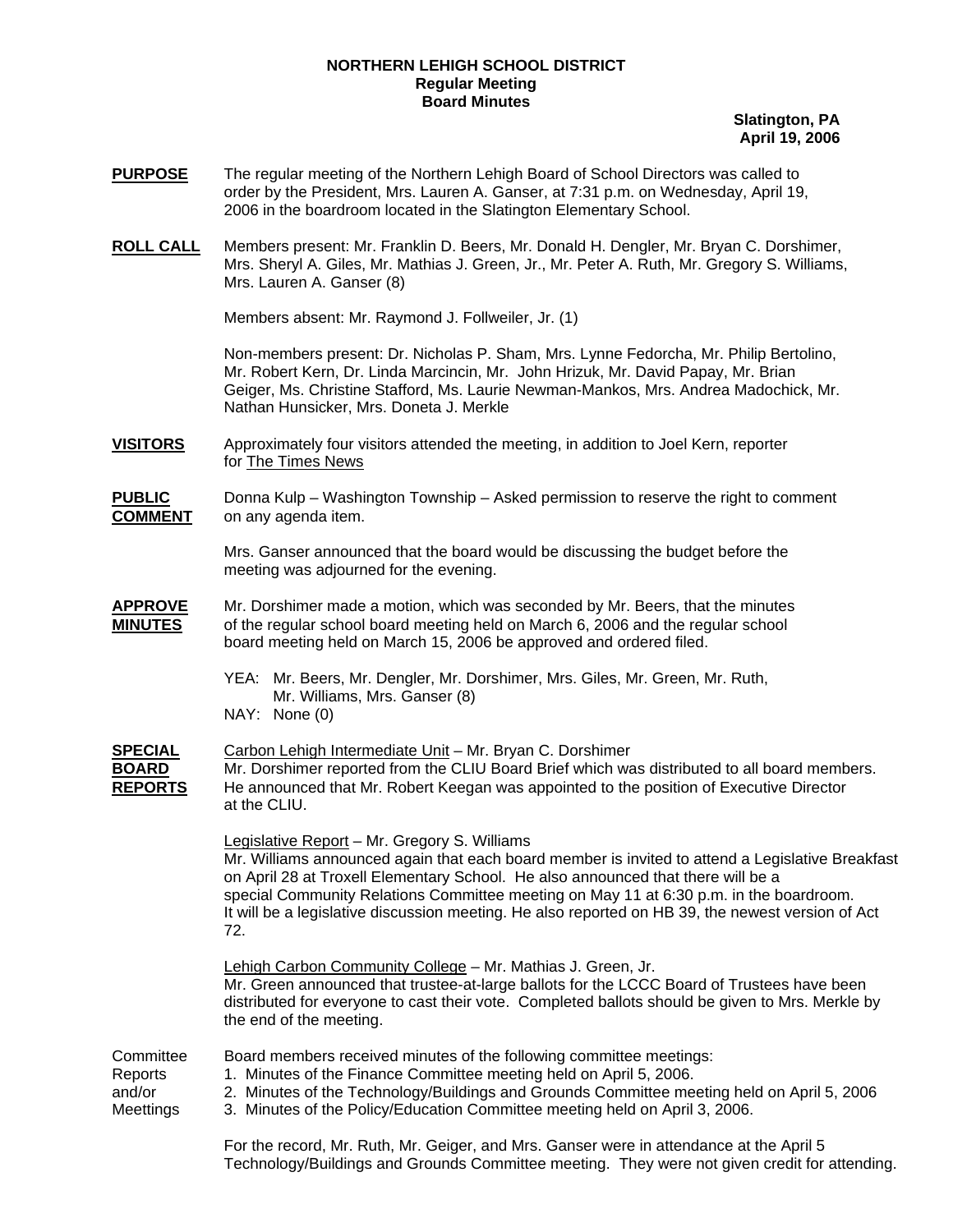| <b>SPECIAL</b><br><b>BOARD</b><br><b>REPORTS</b><br>a (Con't.)<br>She | reviewed it with the board.<br>reviewed its contents for the board.<br>about the Career Linking Academy.<br>page of the opinion.<br>High School Auditorium.                                                                                                                                                                                                                                                                                | Student Representatives to the Board Report - Nathan Hunsicker distributed his report and<br>Federal and Other Programs - Mrs. Lynne B. Fedorcha<br>Mrs. Fedorcha introduced Marlena Schnyder, an eight grade student in the middle<br>school, who was a regional winner in the Middle School Computer Fair 2006. She did<br>PowerPoint presentation on an editorial journalism entitled Kentucky Fried Cruelty.<br>will participate at the state level during the week of April 24.<br>Mrs. Fedorcha distributed a written Director of Curriculum & Instruction Report and<br>Superintendent's Report - Dr. Nicholas P. Sham, Sr.<br>Dr. Sham introduced Dr. Marcincin who introduced Ms. Marlene Simock, advisor to the<br>Slatington Elementary Sixth Sense Team who took $2^{nd}$ place in this year's competition.<br>Ms. Simock introduced members of the team who were in attendance.<br>Dr. Sham introduced Mr. Bertolio who gave an explanation and report to the board<br>Dr. Sham distributed a legal opinion regarding an employee contract matter that Mr.<br>Ruth questioned. He directed the board members to look at the conclusion on the last<br>Dr. Sham apologized to the public for the error on Messenger regarding the May 11 <sup>th</sup><br>date for the special Community Relations Committee Meeting.<br>Dr. Sham reminded everyone that the May 1 board meeting will be held in the Senior<br>Dr. Sham announced that there will be a special Finance Committee meeting held on |  |
|-----------------------------------------------------------------------|--------------------------------------------------------------------------------------------------------------------------------------------------------------------------------------------------------------------------------------------------------------------------------------------------------------------------------------------------------------------------------------------------------------------------------------------|--------------------------------------------------------------------------------------------------------------------------------------------------------------------------------------------------------------------------------------------------------------------------------------------------------------------------------------------------------------------------------------------------------------------------------------------------------------------------------------------------------------------------------------------------------------------------------------------------------------------------------------------------------------------------------------------------------------------------------------------------------------------------------------------------------------------------------------------------------------------------------------------------------------------------------------------------------------------------------------------------------------------------------------------------------------------------------------------------------------------------------------------------------------------------------------------------------------------------------------------------------------------------------------------------------------------------------------------------------------------------------------------------------------------------------------------------------------------------------------------------------------|--|
|                                                                       | April 26 at 6:30 p.m. in the boardroom. The May 3 Finance Committee meeting has<br>been cancelled.<br>Dr. Sham mentioned to the board that Mrs. Ellen Dietrich, former secretary in the<br>district, passed away. Mrs. Dietrich was the secretary who attended the school board<br>meetings and recorded the minutes of the meeting for many years. Donations to a<br>memorial fund in Mrs. Dietrich's honor will be taken until April 24. |                                                                                                                                                                                                                                                                                                                                                                                                                                                                                                                                                                                                                                                                                                                                                                                                                                                                                                                                                                                                                                                                                                                                                                                                                                                                                                                                                                                                                                                                                                              |  |
| Executive                                                             | An Executive Session was be held at 6:30 before the meeting for personnel issues and                                                                                                                                                                                                                                                                                                                                                       |                                                                                                                                                                                                                                                                                                                                                                                                                                                                                                                                                                                                                                                                                                                                                                                                                                                                                                                                                                                                                                                                                                                                                                                                                                                                                                                                                                                                                                                                                                              |  |
| was<br>Session                                                        | continued after the meeting for personnel issues.                                                                                                                                                                                                                                                                                                                                                                                          |                                                                                                                                                                                                                                                                                                                                                                                                                                                                                                                                                                                                                                                                                                                                                                                                                                                                                                                                                                                                                                                                                                                                                                                                                                                                                                                                                                                                                                                                                                              |  |
| <b>PERSONNEL</b>                                                      |                                                                                                                                                                                                                                                                                                                                                                                                                                            | Mr. Dorshimer made a motion, which was seconded by Mr. Williams, that the Board of<br>Education approves the following items listed under Personnel:                                                                                                                                                                                                                                                                                                                                                                                                                                                                                                                                                                                                                                                                                                                                                                                                                                                                                                                                                                                                                                                                                                                                                                                                                                                                                                                                                         |  |
| Administrative<br>Transfer                                            | Paula Seiler<br>From:<br>To:<br><b>Effective Date:</b>                                                                                                                                                                                                                                                                                                                                                                                     | Nurse's Aide<br><b>Slatington Elementary School</b><br>Library Aide<br><b>Slatington Elementary School</b><br>6 1/2 Hours Per Day/5 Days Per Week<br>April 18, 2006                                                                                                                                                                                                                                                                                                                                                                                                                                                                                                                                                                                                                                                                                                                                                                                                                                                                                                                                                                                                                                                                                                                                                                                                                                                                                                                                          |  |
| Resignation<br>Retirement<br>Doneta                                   | Accept the official resignation of Doneta Merkle, Confidential Secretary in the Central<br>Administration Office, to become effective at the end of the working day on August 11,<br>2006 at which time she will initiate her retirement from the Northern Lehigh School                                                                                                                                                                   |                                                                                                                                                                                                                                                                                                                                                                                                                                                                                                                                                                                                                                                                                                                                                                                                                                                                                                                                                                                                                                                                                                                                                                                                                                                                                                                                                                                                                                                                                                              |  |

Merkle District after 31 years of service. She requests that all applicable benefits to which she

is entitled be granted upon the implementation of her retirement.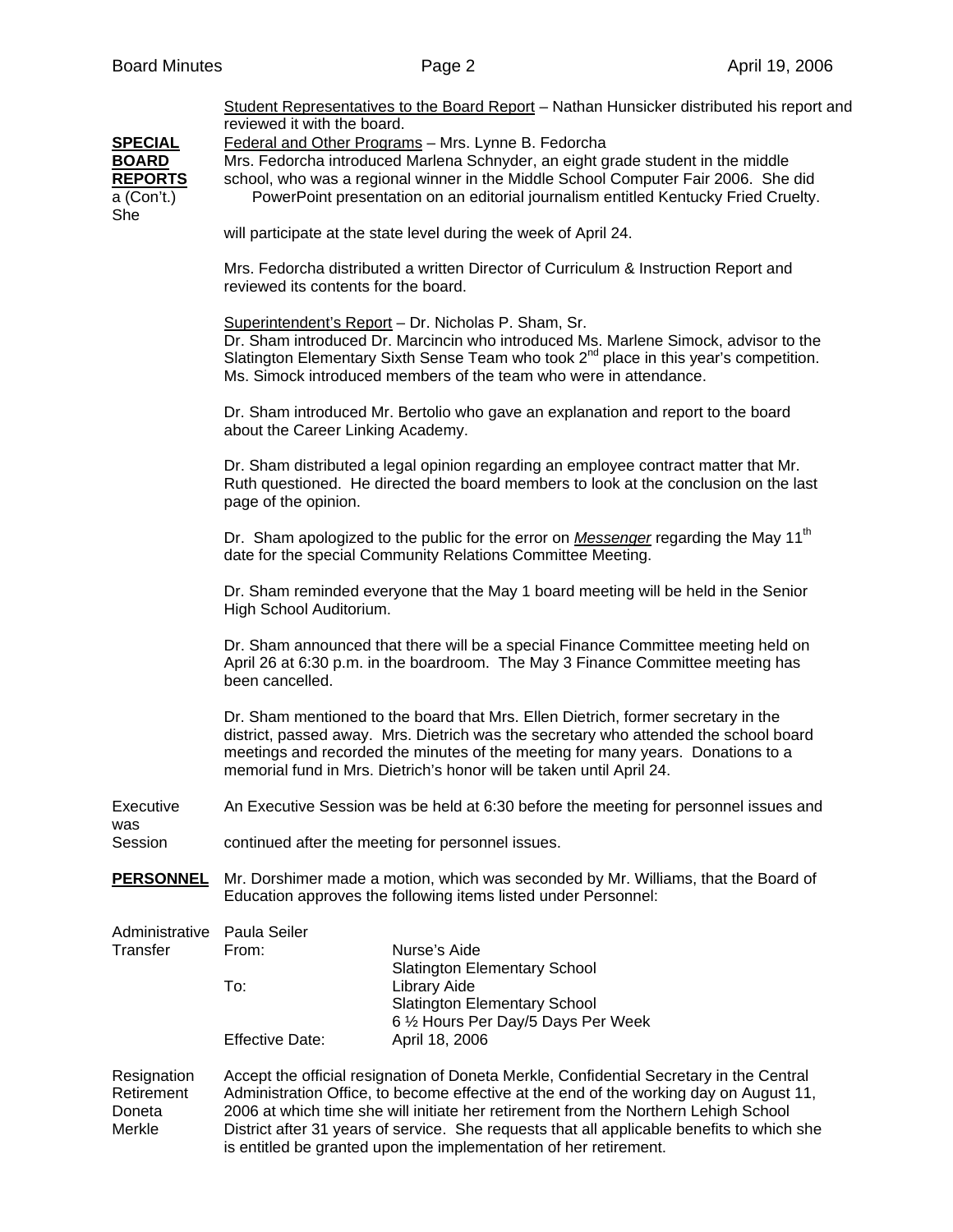| <b>PERSONNEL</b><br>(Con't.)                                     |                                                                                                                                                                                                                                                                                                                                                                                                                                                           |  |  |
|------------------------------------------------------------------|-----------------------------------------------------------------------------------------------------------------------------------------------------------------------------------------------------------------------------------------------------------------------------------------------------------------------------------------------------------------------------------------------------------------------------------------------------------|--|--|
| Childrearing<br>Leave<br>Theresa<br>Kokinda                      | Approve the request of Theresa Kokinda, mathematics teacher in the middle school, to<br>take a childrearing leave of absence. Beginning on or about May 26, 2006 she will use<br>her sick days to cover her absence for the remainder of the 2005-2006 school year.<br>She is requesting an unpaid childrearing leave of absence for the 2006-2007 school<br>year and plans to return to her teaching position for the 2007-2008 school year.             |  |  |
|                                                                  | YEA: Mr. Beers, Mr. Dengler, Mr. Dorshimer, Mrs. Giles, Mr. Green, Mr. Ruth,<br>Mr. Williams, Mrs. Ganser (8)<br>NAY: None (0)                                                                                                                                                                                                                                                                                                                            |  |  |
| Table<br>Appointment-<br>Bookkeeper II                           | Mr. Dorshimer made a motion, which was seconded by Mr. Dengler that the Board of<br>Education approves to table the following appointment to replace the Bookkeeper II<br>position in the Central Office until the budget comes to fruition and it can be determined<br>that it can be funded, at which time it could be brought up for approval. Otherwise it<br>could be a position that might be on the cut list.                                      |  |  |
|                                                                  | Lori Henritzy<br>Assignment:<br>Bookkeeper II, replacing Sherri Molitoris<br>Salary:<br>\$30,252(Pro-Rated) (Level 1 on the 2005-2006 Clerical Salary<br>and Benefit Agreement)<br><b>Effective Date:</b><br>May 23, 2006                                                                                                                                                                                                                                 |  |  |
|                                                                  | <b>ROLL CALL:</b><br>YEA: Mr. Beers, Mr. Dengler, Mr. Dorshimer, Mrs. Giles, Mr. Ruth,<br>Mr. Williams, Mrs. Ganser (7)<br>NAY: Mr. Green (1)<br>Motion carried.                                                                                                                                                                                                                                                                                          |  |  |
| Remove<br>Co-Curricular<br>Appointments                          | Mr. Williams made a motion, which was seconded by Mr. Green, that the Board of<br>Education approves to remove from the table the Co-Curricular Appointments<br>for 2006-2007 that were tabled at the April 3, 2006 school board meeting:                                                                                                                                                                                                                 |  |  |
| From The<br>Table                                                | Mr. Beers, Mr. Dengler, Mr. Dorshimer, Mrs. Giles, Mr. Green, Mr. Ruth,<br>YEA:<br>Mr. Williams, Mrs. Ganser (8)<br>NAY:<br>None $(0)$                                                                                                                                                                                                                                                                                                                    |  |  |
|                                                                  | Discussion ensued as to why these appointments need to be made at this time<br>because they are appointments for next year.                                                                                                                                                                                                                                                                                                                               |  |  |
| Public<br>Comment                                                | Donna Kulp – Washington Township – Asked if it was a definite yes that the Board could<br>change the number of coaches after they've approved them. Is there anything in<br>writing to back that statement? Dr. Sham read the wording from the contract to confirm<br>that this could be done.                                                                                                                                                            |  |  |
| Co-Curricular<br>Appointments<br>school 2006-2007<br>School Year | Mr. Williams made a motion, which was seconded by Mr. Green, that the Board of<br>Education approves the following Co-Curricular Appointments for the 2006-2007<br>year:                                                                                                                                                                                                                                                                                  |  |  |
|                                                                  | Assistant Football Coach - Sam Bonner -- \$4168.66*<br>Assistant Football Coach - Mike Feifel -- \$4168.66*<br>Assistant Football Coach - Chad Henritzy -- \$4168.66*<br>Assistant Football Coach - Steve Hluschak -- \$4168.66*<br>Assistant Football Coach - Doug Reynolds -- \$4168.66*<br>Assistant Football Coach - Dan Blazosky (Halftime) -- One half of \$4168.66*<br>Assistant Football Coach - Mark Hoffman (Halftime) --One half of \$4168.66* |  |  |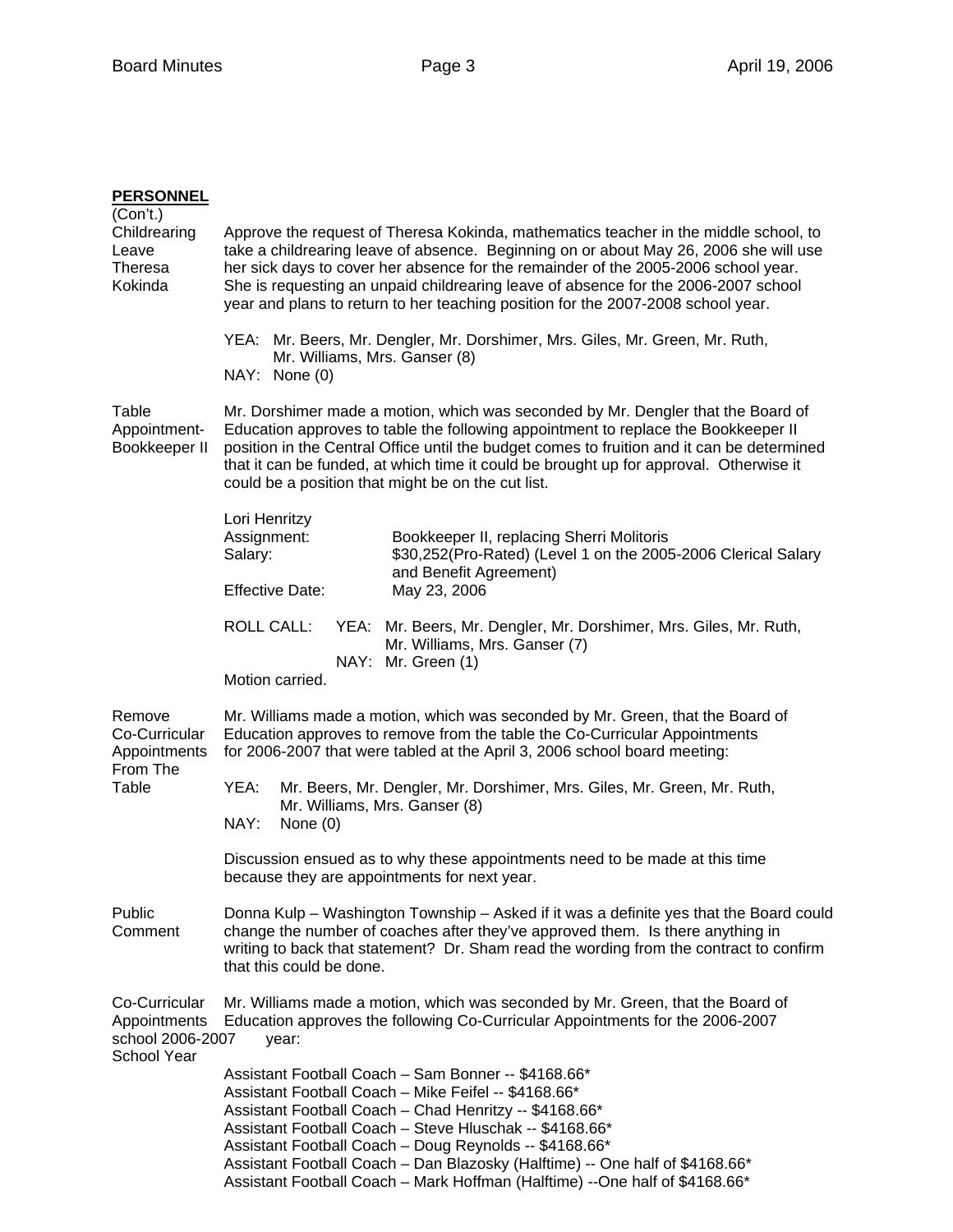Head Cross Country Coach – David Oertner -- \$3842.95\* Assistant Cross Country Coach – Beth Case -- \$2497.45\* Head Field Hockey Coach – Jessica Schoenberger -- \$3842.95\* Assistant Field Hockey Coach – Kelly Follweiler -- \$2497.45\* Middle School Field Hockey Coach – Elissa Fry -- \$2448.00\* \*Last year's rates will apply until a new Collective Bargaining Agreement is approved.

- **PERSONNEL** YEA: Mr. Beers, Mr. Dengler, Mr. Dorshimer, Mrs. Giles, Mr. Green, Mr. Ruth, (Con't.) Mr. Williams, Mrs. Ganser (8) NAY: None (0)
- **POLICY** Mrs. Giles made a motion, which was seconded by Mr. Beers, that the Board of Education approves the following items listed under Policy:
- Board Policy Approve revisions to school board policy #006 Meetings Local Board  $2^{nd}$  Reading Procedures, as amended after second reading. Procedures, as amended after second reading.

Approve revisions to school board policy #205 – Pupils – Post Secondary Students, as presented after second reading.

 $1<sup>st</sup>$  Reading Approve revisions to school board policy #204 – Pupils – Attendance, as presented after first reading.

> Approve revisions to school board policy #913 – Community – Relations With Special Interest Groups, as presented after first reading.

Field Trips Fifth Grade Students and Teachers, State Museum of Pennsylvania and Capitol, June 1, 2006 – PTO Sponsored

> Sixth Grade Students and Teachers, Penn's Landing Philadelphia with ferry boat transportation to Camden Aquarium, May 2006 – PTO and Market Day Sponsored

 YEA: Mr. Beers, Mr. Dengler, Mr. Dorshimer, Mrs. Giles, Mr. Green, Mr. Ruth, Mr. Williams, Mrs. Ganser (8)

NAY: None (0)

**NEW** Mr. Green made a motion, which was seconded by Mr. Beers, that the Board of **BUSINESS** Education approves Mr. Jason Newhard as a volunteer to be our temporary licensed operator of the Peters Elementary Water System until district personnel are certified by the DEP to operate the system. Compensation for this position will be zero (0).

> YEA: Mr. Beers, Mr. Dengler, Mr. Dorshimer, Mrs. Giles, Mr. Green, Mr. Ruth, Mr. Williams, Mrs. Ganser (8) NAY: None (0)

Mr. Dorshimer would like to see a policy developed to limit the access recruiters have to our high school students. He was informed that the district already has a policy.

Mr. Green asked for clarification on the uniform policy that was under discussion. He was informed that as a result of discussion at the Policy Committee meeting it was the consensus of the Committee to doing nothing at this point in time.

**FINANCIAL** Mrs. Giles made a motion, which was seconded by Mr. Beers, that the Board of Education approves the following financial items:

General Fund Approve payment of General Fund bills as presented for the month of April 2006. Bills

Reports All board members received the January and February 2006 Revenue and Expenditure Reports

(Info Only) for the Cafeteria, General, and Capital Reserve Funds.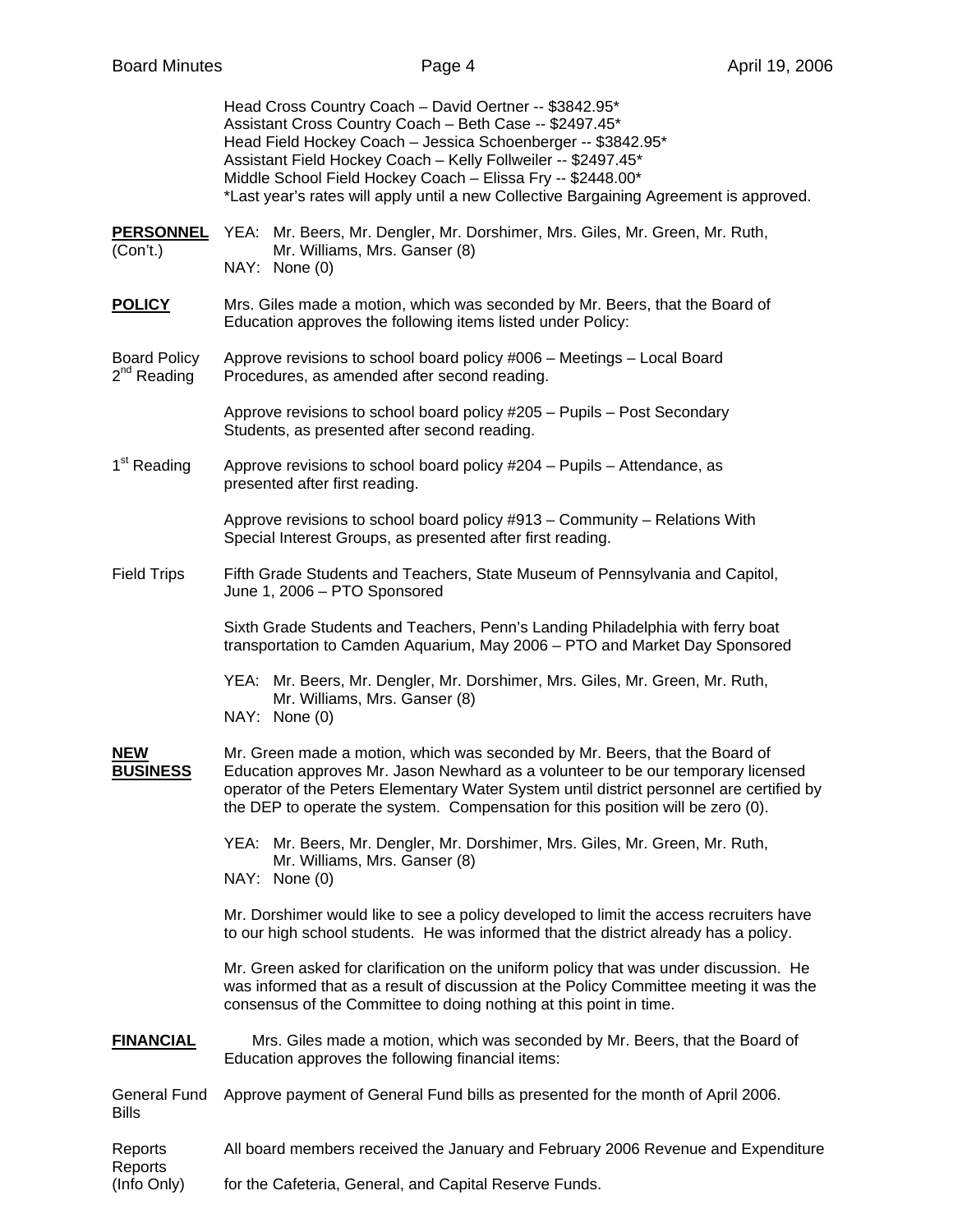| NLMS<br>Student<br>Activity<br>Statement                | Approve the Northern Lehigh Middle School Student Activities Account Fund Statement<br>for the month of March 2006.                                                                                                                                                                                                                                                                                                                                                                                                                                                                                                                                                                                                                                                                                                                 |  |  |
|---------------------------------------------------------|-------------------------------------------------------------------------------------------------------------------------------------------------------------------------------------------------------------------------------------------------------------------------------------------------------------------------------------------------------------------------------------------------------------------------------------------------------------------------------------------------------------------------------------------------------------------------------------------------------------------------------------------------------------------------------------------------------------------------------------------------------------------------------------------------------------------------------------|--|--|
| <b>FINANCIAL</b><br>(Con't.)                            |                                                                                                                                                                                                                                                                                                                                                                                                                                                                                                                                                                                                                                                                                                                                                                                                                                     |  |  |
| Scholarship<br><b>Statement</b>                         | NLHS Student Approve the Northern Lehigh High School Student Scholarship Fund Statement<br>for the month of March 2006.                                                                                                                                                                                                                                                                                                                                                                                                                                                                                                                                                                                                                                                                                                             |  |  |
| <b>NL Sports</b><br>Account<br>Financial<br>Report      | Approve the Northern Lehigh Sports Accounts Financial Report for month ended<br>February 28, 2006.                                                                                                                                                                                                                                                                                                                                                                                                                                                                                                                                                                                                                                                                                                                                  |  |  |
| NL Refresh-<br><b>Ment Stand</b><br>Financial<br>Report | Approve the Northern Lehigh Refreshment Stand Financial Report for month<br>ended February 28, 2006.                                                                                                                                                                                                                                                                                                                                                                                                                                                                                                                                                                                                                                                                                                                                |  |  |
| <b>Budgetary</b><br>Transfers                           | Approve budgetary transfer for the 2005-2006 fiscal year.                                                                                                                                                                                                                                                                                                                                                                                                                                                                                                                                                                                                                                                                                                                                                                           |  |  |
| <b>LCTI JOC</b><br>Resolution<br><b>Bond Series</b>     | Approve to adopt a Resolution of the Joint Board of Lehigh Career and Technical<br>Institute for the refunding of the Lehigh Career and Technical<br>Institute's Revenue Bond Series of 2001 & 2004 2001 and Series of 2004.                                                                                                                                                                                                                                                                                                                                                                                                                                                                                                                                                                                                        |  |  |
|                                                         | YEA: Mr. Beers, Mr. Dengler, Mr. Dorshimer, Mrs. Giles, Mr. Green, Mr. Ruth,<br>Mr. Williams, Mrs. Ganser (8)<br>NAY: None (0)                                                                                                                                                                                                                                                                                                                                                                                                                                                                                                                                                                                                                                                                                                      |  |  |
| <b>CORRES-</b><br><b>PONDENCE</b>                       | Mrs. Ganser announced that she received correspondence from the Auditor General's Audit report<br>for fiscal years ending June 30, 2004, 2003, 2002 and 2001. She also received an anonymous<br>letter addressed to the board.                                                                                                                                                                                                                                                                                                                                                                                                                                                                                                                                                                                                      |  |  |
| <u>INFORM-</u><br><b>ATION</b>                          | Minutes of the Lehigh Carbon Community College Board of Trustees meeting held on<br>March 2, 2006.                                                                                                                                                                                                                                                                                                                                                                                                                                                                                                                                                                                                                                                                                                                                  |  |  |
| <b>RECESS</b>                                           | Mrs. Ganser called for a recess at 9:15 p.m. The board reconvened at 9:30 p.m.                                                                                                                                                                                                                                                                                                                                                                                                                                                                                                                                                                                                                                                                                                                                                      |  |  |
| <b>BUDGET</b><br><b>DISCUSSION</b>                      | Dr. Sham addressed the fact that the board asked the administration to get<br>the milleage down to 2 mills and keep full day kindergarten, transportation and sports.<br>He told them that was an impossible task. It could not be done and he explained to<br>them why. He distributed a cut list with some suggestions to think about and some<br>ways of approaching the budget if they are willing to look at it. He stated that with Act<br>72 looming on the horizon there are some serious concerns that the administration has<br>with the district and its future and the impact it could have on our students for next year<br>and thereafter. Discussion ensued working through the distributed cut list showing a<br>millage increase of 4.192430 mills. He cautioned the board not to go below the 3.36<br>mill Index. |  |  |

 After the discussion, the recommendation is to have the administration develop a prioritized cut list showing whatever it takes to get down to the 3.36 mill Index.